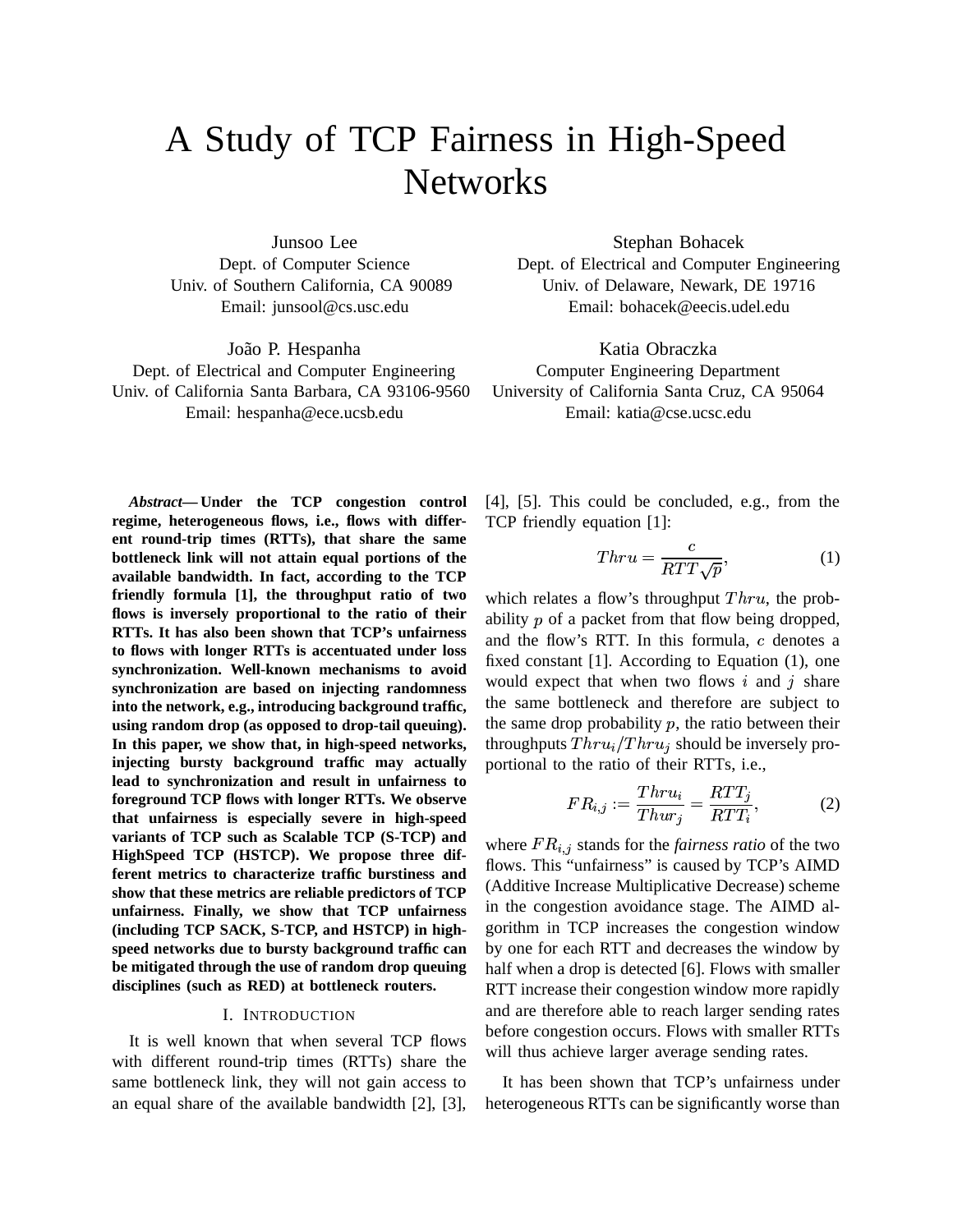what the TCP friendly equation (Equation (1)) suggests [2], [3], [4], [5]. This generally occurs when competing TCP flows become synchronized in the sense that they suffer drops roughly at the same time. Synchronization further penalizes flows with larger RTTs because these flows suffer the multiplicative decrease even when most of the congestion is caused by flows with smaller RTT. We will see in Section II that using a very simple argument one can conclude that the fairness ratio of two flows perfectly synchronized is given by

$$
FR_{i,j}:=\frac{Thru_i}{Thur_j}=\Big(\frac{RTT_j}{RTT_i}\Big)^2,
$$

which can be significantly worse than what Equation (2) suggests when the ratio between the RTTs is far from one. As observed by [4], in practice, perfect synchronization is rare and the fairness ratio is more accurately modeled by

$$
FR_{i,j}:=\frac{Thru_i}{Thur_j}=\Big(\frac{RTT_j}{RTT_i}\Big)\beta,
$$

for some  $1 \leq \beta < 2$ .

Flow synchronization in TCP has been reported in previous studies. [7], [8] showed that TCP connections with the same propagation delay can easily become synchronized. [4] reported synchronized drops even when connections have different propagation delays.

In order to avoid synchronization between TCP connections, [9] suggested injecting randomness into the network to avoid synchronization of the window increase and decrease cycles. [10] proposed to randomly select which packets to drop during periods of congestion (as opposed to droptail queuing). Introducing random processing time when sending packets or RED was suggested in [11] as a way of removing synchronization when a large number of TCP connections share the bottleneck. However, this mechanism does not appear to suffice when the number of connections decreases. RED and its variations are also known to remove global synchronization [12]. Indeed, the avoidance of global synchronization was one of the original objectives of RED in addition to reduction of queuing delay[12]. Drop synchronization is particularly common in network simulation studies, which often require the introduction of background traffic, random delays, and reverse traffic to reduce or remove it. For instance, [8] introduced 10% of onoff exponential or Pareto background traffic in a 5Mbps bottleneck to remove synchronization.

Recently, a number of efforts have focused on developing transport protocols for high-speed, lightly utilized networks such as ESNet and Internet2 (e.g., [13], [14], [15]). Much of this work has addressed the well known problem that current implementations of TCP increase the sending rate too slowly to efficiently utilize the available bandwidth on high-speed networks. However, another inherent problem with TCP over high-speed networks is that flows will synchronize and result in excessive unfairness (i.e., less fair than predicted by (2)) [5]. In this paper, this synchronization problem is investigated and related to various characteristics of the background traffic. For example, it will be shown that in high-speed networks, global synchronization occurs under a wide variety of background traffic conditions, including, for example, when there are hundreds of randomized background flows. By analyzing traffic and resulting packet loss patterns, we observe relationships between certain traffic metrics and synchronization. These metrics not only provide insight into how this type of synchronization occurs, but also are a set of tools for easily detecting synchronization at a router (i.e., without end-to-end information such as RTTs or flow bit rates).

One implication of this prevalence of synchronization in high-speed networks is that designer/administrators of such networks should tune their networks to alleviate synchronization and the related unfairness. It will be shown that while randomized background traffic has little impact, randomized dropping of packets will eliminate this type of synchronization. It is interesting to note that there have been several studies devoted to the impact of RED and other randomized drop AQM techniques on actual networks (e.g., [16], [17]). In terms of various metrics, these studies do not make a strong case in favor of the deployment of RED. Consequently, according to folklore, while most routers can implement RED, due to lack of hard evidence supporting its use, network administrators disable it [16]. However, these studies have been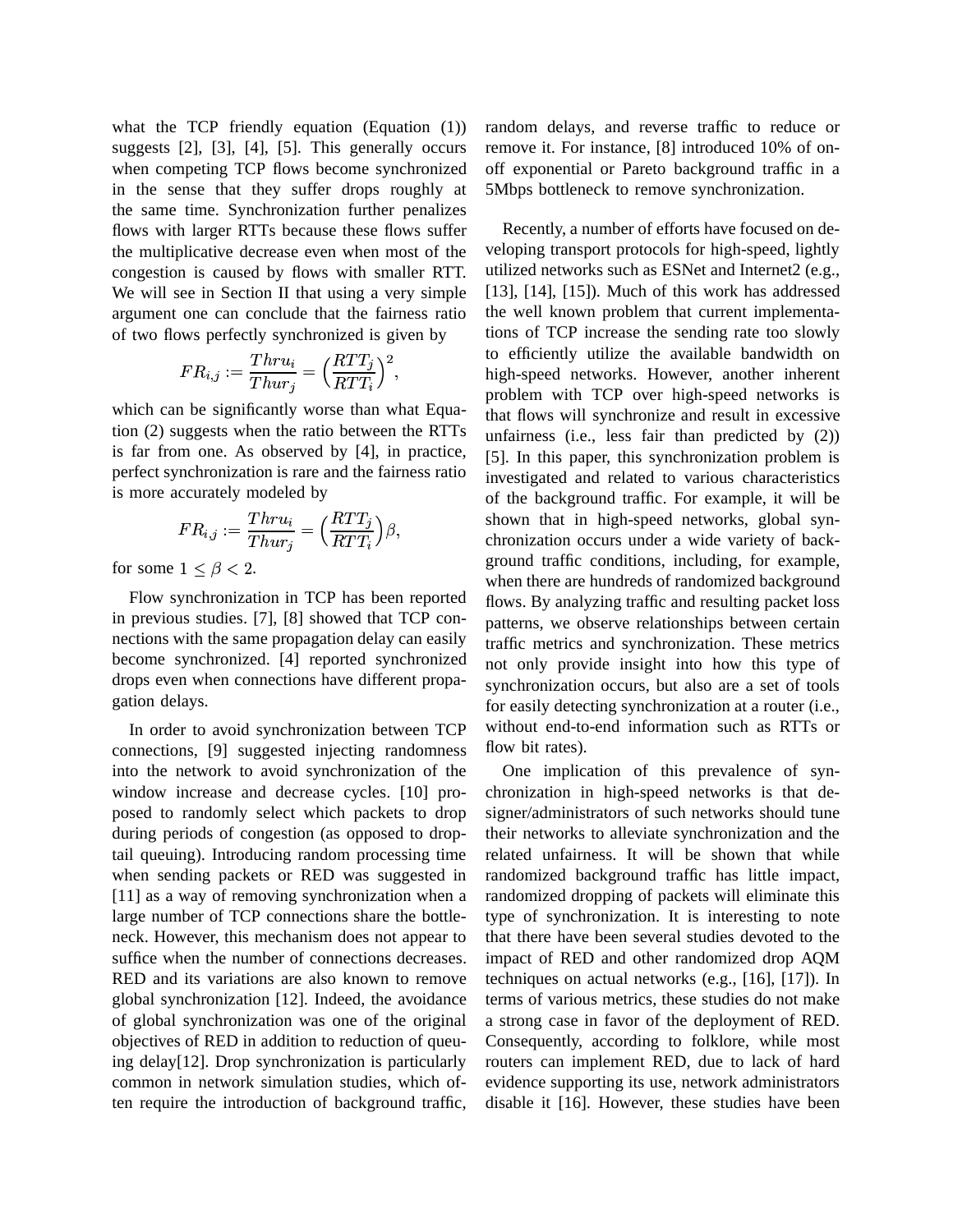

Fig. 1. Queue size, congestion window, drop events, and packet losses for four (foreground) TCP flows subject to different types of background traffic.

focused on today's low/moderate-speed networks. In this paper, we show that in future high-speed networks, synchronization and the resulting unfairness will likely occur. While one solution is to deploy transport layer protocols that alleviated synchronization (e.g., [5]), an alternative is to simply enable RED on routers where synchronization is occurring. The metrics here presented for detecting whether synchronization is occurring due to traffic conditions at a router can also be used to determine where RED should be enabled.

As shown in Section V, synchronization is especially problematic for some TCP variants that have been proposed for high-speed networks. More specifically, HighSpeedTCP (HSTCP) [14] and Scalable TCP (S-TCP) [13], which were developed to overcome TCP's poor performance in these networks, are extremely sensitive to drop synchronization. [5] showed that under perfect synchronization, HSTCP results in a fairness ratio of

$$
FR_{i,j}:=\frac{Thru_i}{Thur_j}=\Big(\frac{RTT_j}{RTT_i}\Big)^{4.56},
$$

and STCP does even worse by completely starving the flow with larger RTT.

In summary, the main contributions of this paper are as follows:

 We show that, in high-speed networks, injecting bursty background traffic, which has

been used as a way to remove synchronization in "traditional" networks, may actually lead to synchronization and result in unfairness to foreground TCP flows with longer RTTs. We observe that unfairness is especially severe in high-speed variants of TCP such as Scalable TCP (S-TCP) and HighSpeed TCP (HSTCP).

- We propose three different metrics to characterize traffic burstiness and show that these metrics are reliable predictors of TCP unfairness.
- Finally, we show that TCP unfairness in highspeed networks can be mitigated through the use of random drop queuing disciplines (such as RED) at bottleneck routers. This is shown to be true for TCP-Sack, HSTCP, and S-TCP.

The remainder of the paper is organized as follows. We develop a simple analytical model that characterizes fairness under drop synchronization in Section II. Section III proposes three metrics to measure traffic burstiness and show that they are good predictors of fairness. We validate our metrics through ns-2 simulations with different types of background traffic. Section IV shows that burstiness can accentuate unfairness of variants of TCP that have been proposed for high-speed networks and Section V presents Active Queuing mechanisms such as RED as a way to improve fairness of TCP and its high-speed variants. We describe related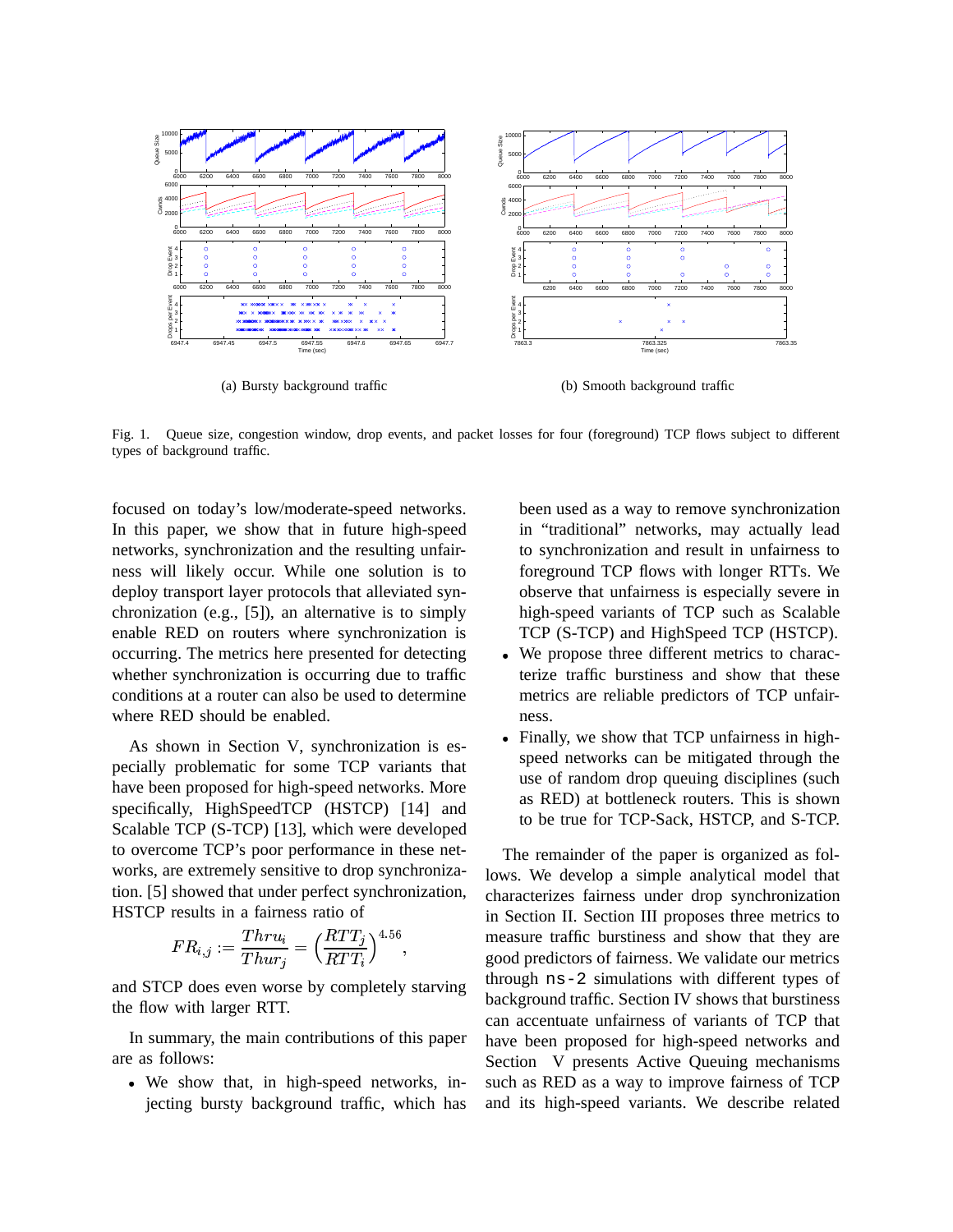work in Section VI. Finally, Section VII, we present our concluding remarks and directions for future work.

# II. SYNCHRONIZED PACKET LOSS AND FAIRNESS

Figure 1 shows the effect of background traffic in drop synchronization. These results were obtained from two ns-2 [18] simulations of four TCPs flows competing for the same 500Mpbs bottleneck link, but with different propagation delays. In both simulations, the four (foreground) TCP flows shared the bottleneck with 50Mbps (10%) of ON-OFF UDP traffic background traffic. The durations of the ON and OFF periods are both Pareto distributed with mean .5sec and shape parameter equal to 1.5.

The two simulations differ in that the one corresponding to Figure 1(a) used only 10 (highrate) UDP sources to generate background traffic whereas the one corresponding to Figure 1(b) used 1000 (low-rate) UDP sources to generate the same amount of background traffic. The latter resulted in former. Consequently, Figure 1(a) shows a larger variance in the queue size.

We can see in the bottom plot of Figure  $1(a)$ that the congestion event taking place around 1967.55sec results in roughly 240 packets losses. This is typical of bursty background traffic and occurs whenever a burst in the sending rate of the background traffic takes place while the bottleneck queue is almost full. This results in a very large number of drops before any of the foreground TCP flows has time to react. This is confirmed by the observation that in the non-bursty simulation in Figure 1(b), the queue remains above 97.5% full roughly 1.5sec per congestion event, whereas in the bursty simulation it only remains above 97.5% for 0.23sec per congestion event. In the simulation shown in Figure 1(a), on average 3.8 out of the 4 TCP connections experience synchronized packet loss on each congestion event. This should be contrasted with the simulation in Figure 1(b) in which on average only 2.6 out of the 4 TCP connections experience synchronized losses. On the other hand, while 3.8 flows out of 4 flows receiving at least one drop in each drop event will surely cause synchronization, 2.6 out of 4 flows receiving drops will also cause partial synchronization. Indeed, the fairness ratio in the case of fewer background flows is 2.5 while it is 2.0 when there are 1000 background flows, both fairness ratio are far larger than the 1.53 predicted by the ratio of RTTs.

The reason that such synchronization occurs in high-speed networks is that while bursts in low/moderate-speed networks and high-speed networks may be of the same size in proportion (e.g., in terms of the fraction of bandwidth), bursts in high-speed networks are much larger in magnitude. Thus, while a burst and resulting congestion event may last only a short-time, a large number of packets will attempt to traverse the congestion router during the event, hence many drops will occur and they will be spread across several flows. In lower speed networks, drop events may last equally as long, but fewer packet traverse the router during the event, hence fewer flows receive drops.

considerably burstier traffic in Figure **RSfrtganethacements**e sources always have packets to send. We To understand how drop synchronization affects fairness, we consider the topology in Figure 2, assume that the drops of all flows are perfectly synchronized. This extreme form of synchronization was observed in [8], [5], [7] under droptail queuing.



Fig. 3. Congestion window sizes of 2 synchronized TCP flows.

Figure 3 shows evolution of congestion windows of TCP where two flows are synchronized. For the simplicity, slow-start was not considered. Since the congestion window increases by one packet per RTT, the flow with smaller RTT exhibits a steeper increase in its congestion window size.

We denote by  $W_i$  the window of the *i*th flow at time  $t$ . Suppose that in steady-state, synchronized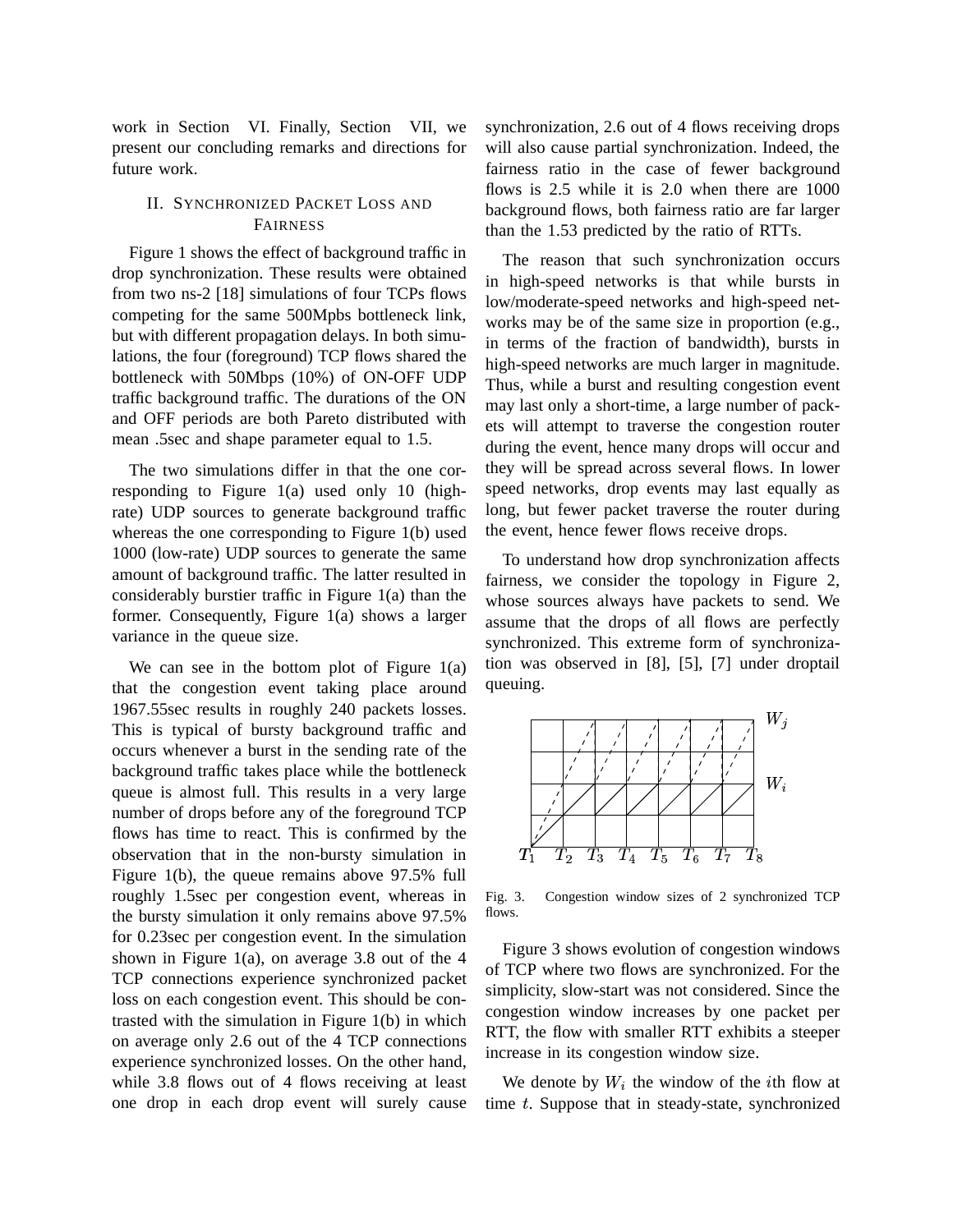

Fig. 2. Topology with two TCP flows with different propagation delays

losses occur with a period of  $T$ . In this period, the congestion window increases until it reaches its maximum  $W_i^{max}$ , it is then reduced by a factor of two and becomes  $W_i^{max}/2$ . This happens when all drops are detect in one fast retransmit, which is likely under the Sack version of TCP. Since the rate of increase of  $W_i$  is one packet per  $RTT_i$ , after a period of T the window increases by  $\frac{T}{RTT_i}$  and Bu reaches  $W_i^{max}$  again, which can be expressed by

$$
\frac{W_i^{max}}{2} + \frac{T}{RTT_i} = W_i^{max},
$$

thus

$$
W_i^{max}=\frac{2T}{RTT_i}.
$$

The average window size is given by the average between its maximum value  $W_i^{max}$  and its minimum value  $W_i^{max}/2$ :

$$
W_i^{avg} = \frac{3}{2} \frac{T}{RTT_i}.
$$

Since  $W_i$  packets are sent every  $RTT_i$ , the corresponding average throughput is given by

$$
Thru_i=\frac{W_i^{avg}}{RTT_i}=\frac{3}{2}\frac{T}{RTT_i^2}.
$$

Hence, the fairness ratio between two flows perfectly synchronized flows is given by

$$
FR_{i,j}:=\frac{Thru_i}{Thur_j}=\Big(\frac{RTT_j}{RTT_i}\Big)^2.
$$

# III. BURSTINESS METRICS

This section presents results from extensive ns-2 [18] simulations. These simulations demonstrate the relationship between burstiness, degree of synchronization, and fairness ratio. For these simulations, we used the y-shape topology of Figure 4. Four TCP connections are simulated with propagation delays of  $45ms(Src_1)$ ,  $90ms(Src_2)$ ,  $135 \text{ms}(Src<sub>3</sub>)$ , and  $180 \text{ms}(Src<sub>4</sub>)$ . To generate var ious degree of burstiness in background traffic, different types of background traffic are injected into a  $R2$  router.

Three metrics to measure burstiness of background traffic are investigated. First, we define Burst Packet Drop Density (BPDD), which measures the average number of packet losses per drop event. This number includes packet losses both in foreground and background traffic.



Fig. 5. Burst Packet Drop Density (BPDD) vs. Fairness)

Figure 5 shows the relationship between BPDD and fairness ratio between  $flow_1$  and  $flow_2$ . Each noint represents the fairness ratio between two point represents the fairness ratio between two flows under particular types of background traffic. FTP, Exponential, Pareto, and HTTP background traffic are shown in this figure. Parameters used for FTP background traffic are specified in Table I. Each FTP instance sends the amount of packets shown in this table and has start time that is exponentially distributed with the inter-FTP start time parameter in this table.

For the exponential background traffic in Figure 5, we use UDP sources with exponentially distributed ON-OFF time with 500ms mean. Sending rates of sources are ranging from 25Kbps to 5Mbps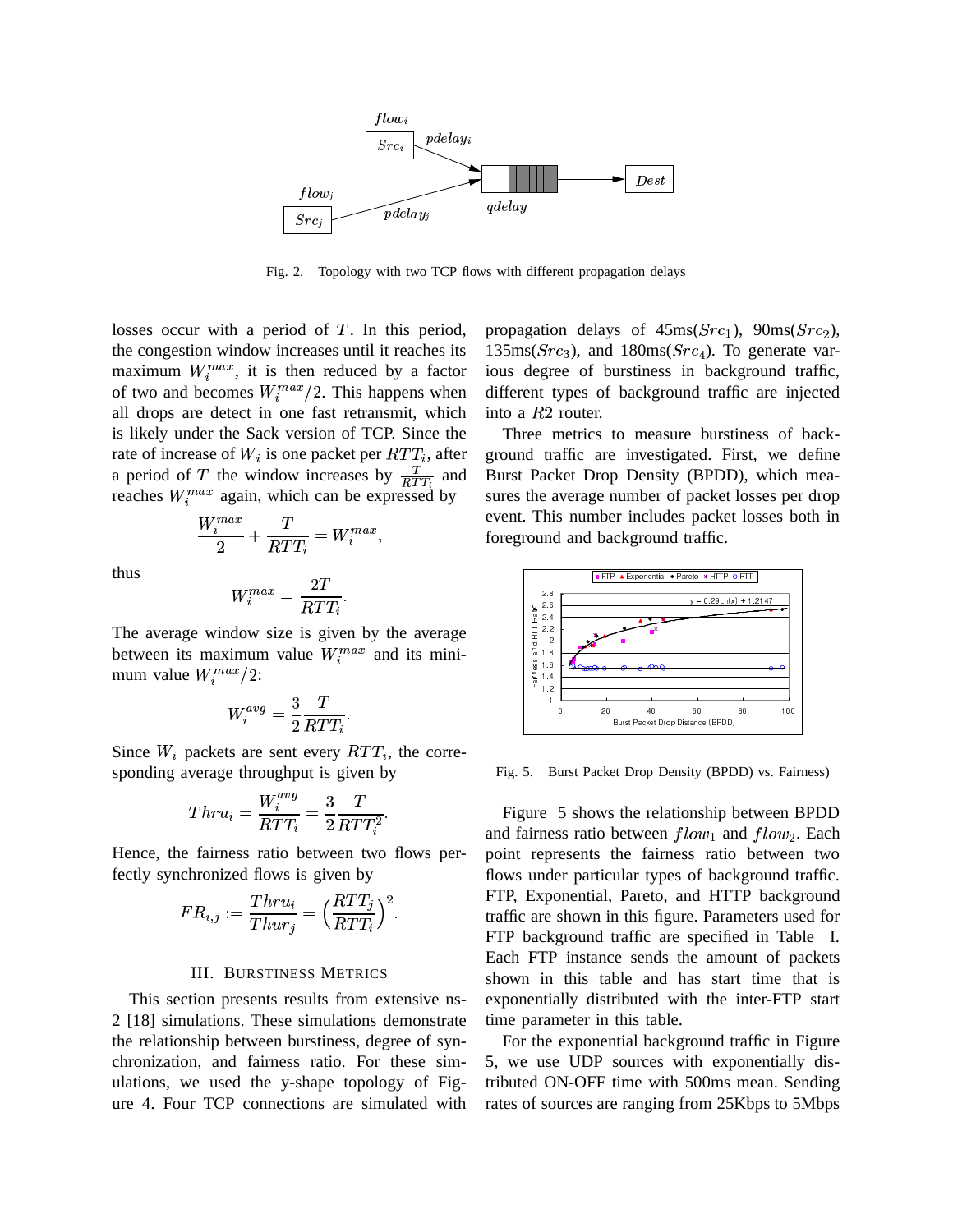

Fig. 4. Y-shape multi-queue topology with 4 different propagation delays.

each and aggregated background traffic is 100Mbps. If background traffic is composed of UDP sources with 5Mbps, each source generates large burst of traffic and BPDD is quite large (around 95 in this example). However, if traffic sources are composed of 25Kbps, then BPDD is less than 20.

Figure 5 also shows ON-OFF Pareto distributed background traffic where the flows' sending rates range from 25Kbps to 5Mbps. Another type of background traffic in this experiment is HTTP traffic. Parameters of HTTP background traffic used in these simulations are obtained from [19], [5] and are shown in Table II.

This figure also shows RTT ratio between  $flow_1$ and  $flow_2$ . If synchronization does not occur, fair-<br>ness ratio is expected to have values around these ness ratio is expected to have values around these RTT ratios. This figure shows that BPDD has strong relationship with fairness ratio. If a background traffic causes more bursty packet losses in a bottleneck queue then the fairness ratio between two flows becomes larger.

As a second metric to measure degree of synchronization, we compute the percentage of average number of flows experiencing packet loss per loss event (P). In other words, this shows average number of flows experiencing at least one packet loss for each loss event.

As in Figure 6, if the percentage of the average number of flows that experience packet loss (P) increases, then the fairness ratio increases. This conclusion is obtained from the simulations of TCP under FTP, HTTP and different number of UDP background traffic. This also shows a strong relationship between P and Fairness Ratio.

Another metric considered is coefficient of vari-



Fig. 6. Percentage that flows experience synchronized packet loss per drop event vs. Fairness Ratio

ation (CoV), which is the ratio of the standard deviation to the mean of the observed number of packets arriving at a bottleneck router. CoV is also used to quantify burstiness of TCP in [20]. However, their use is comparing different flavors of TCP in terms of burstiness such as Reno and Vegas. Here, the CoV is used to quantify burstiness of FTP background traffic.

If the CoV is small the amount of packets arriving at the router in each time frame will concentrate mostly around average, i.e., smooth background traffic. If the CoV is large the aggregate background traffic is more bursty.

Figure 7 shows CoV of aggregate FTP background traffic. Each source generates FTP traffic which is described in Table I. These results are obtained when time interval is 5ms. In our experiment, background traffic with many short flows incur more burstiness than that of long flows especially in short term interval. One of the reason why short flows are bursty in short time scale is that it sends back-to-back packets in the slow-start. We believe that short-term burstiness causes synchronization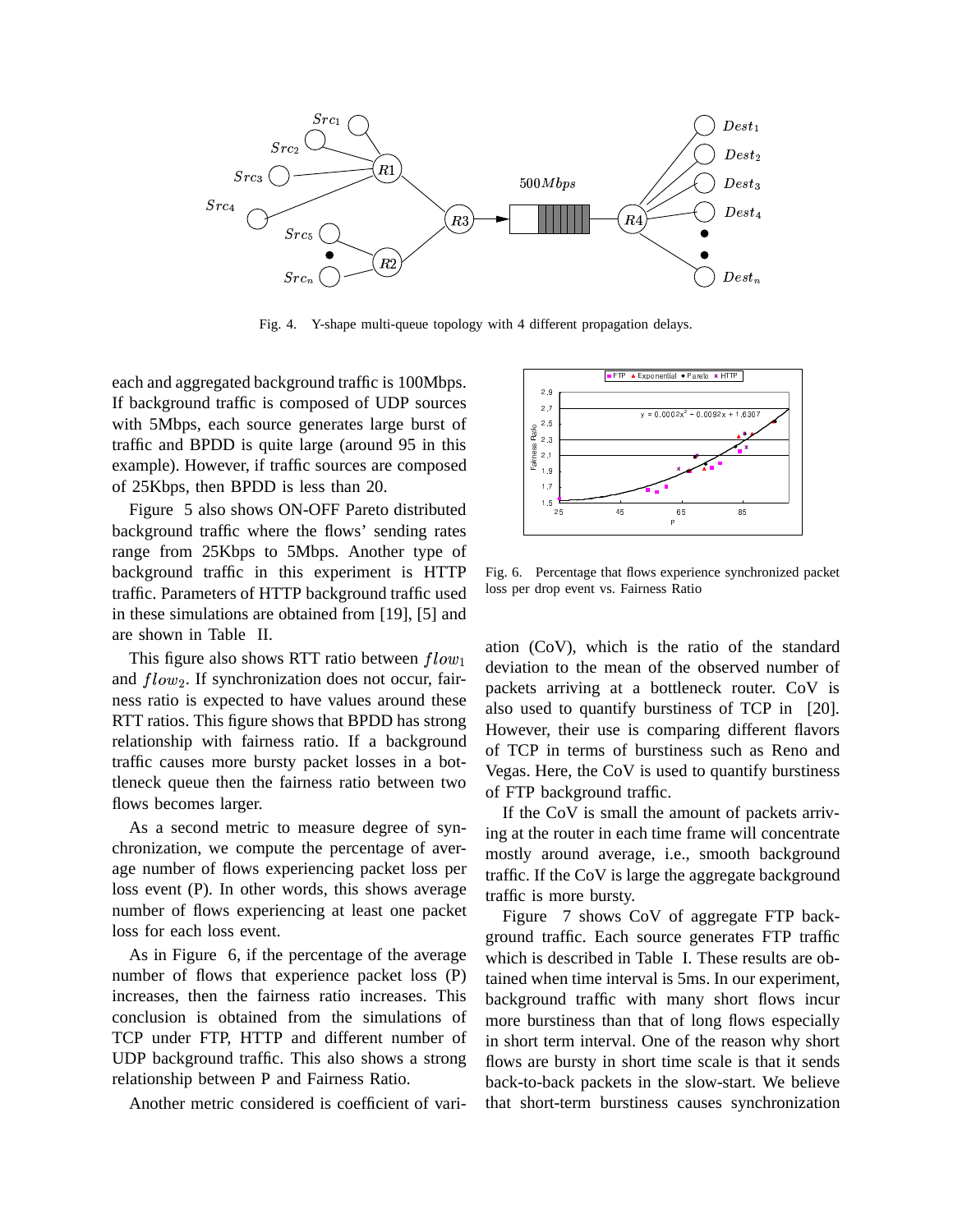

Fig. 7. Coefficient of Variation of FTP background traffic vs. Fairness Ratio

TABLE I PARAMETERS FOR FTP TRAFFIC.

|                  | Inter FTP start time (sec) | Number of Packets |
|------------------|----------------------------|-------------------|
| FTP1             | 0.01                       | 63 packets        |
| FTP <sub>2</sub> | 0.05                       | 3135 packets      |
| FTP3             | 0.2.                       | 1250 packets      |
| FTP4             | 0.5                        | 6250 packets      |
| FTP <sub>5</sub> | 2                          | 18750 packets     |
| FTP <sub>6</sub> |                            | 31250 packets     |
| FTP7             |                            | 62500 packets     |

of foreground flows in general. This figure shows that when short-term CoV increases, the fairness ratio also increase. Self-similar modeling might be a better way to model burstiness in larger time scales. This is one of the topics in our future work.

## IV. FAIRNESS OF HIGH-SPEED TCP AND STCP

During the congestion avoidance phase, TCP increases congestion window by one for every RTT when there is no packet loss. Because the increase in the congestion windows is too slow, TCP under-utilizes network bandwidth in highspeed networks [13], [14]. Recent deployment of high-speed networks, such as ESNet and Abilene, provisioned with high bandwidth links (ranging from 1 to 10 Gbps) has motivated researchers to develop new protocols.

Several promising protocols for high-speed networks have been introduced. Among these protocols, High-speed TCP (HSTCP) [13] and Scalable TCP (STCP) [14] are studied in this paper. HSTCP is known to be compatible with TCP when congestion window size is small but its increase parameter becomes larger as window size grows. Scalable TCP [14] also adaptively adjusts the increase rate based on the current window size. While these protocols utilize the available bandwidth more efficiently, it is unknown that how these two protocols behave when synchronization occurs due to background traffic.



Fig. 8. Fairness Ratio of TCP variants with Drop-tail queue

Figure 8 represents the fairness and RTT ratios of TCP, HSTCP and STCP where sending rate of each UDP background flows ranges from 25Kbps to 5Mbps. If each UDP background traffic source generates bursty traffic (5Mbps per source) HSTCP's fairness ratio becomes around 7.5 and STCP's fairness becomes around 6.9. If a UDP source generates smoother traffic (25Kbps), the both HSTCP and STCP shows a fairness ratio of 5.5. RTT ratios are around 1.55. This shows that fairness is poor for HSTCP and STCP in high-speed networks where synchronization is more frequent.

# V. ACTIVE QUEUE MANAGEMENT(AQM)

Active Queue Management (AQM) algorithms [12], [21], [22] were proposed to lower delay services and give randomness in the router. However, AQMs impact on synchronization in high-speed networks due to bursty background traffic has not been studied.

RED [12] is one of the most well known AQM methods. The RED algorithm controls a queue by dropping packets with increasing probability as the average queue size increases. RED router computes average queue size denoted as *avg*. If *avg* is smaller than  $min_{th}$ , which is minimum threshold for the queue, router accept all packets. If *avg* is bigger than  $min_{th}$  and smaller than the the  $max_{th}$ , which is a maximum threshold for the queue.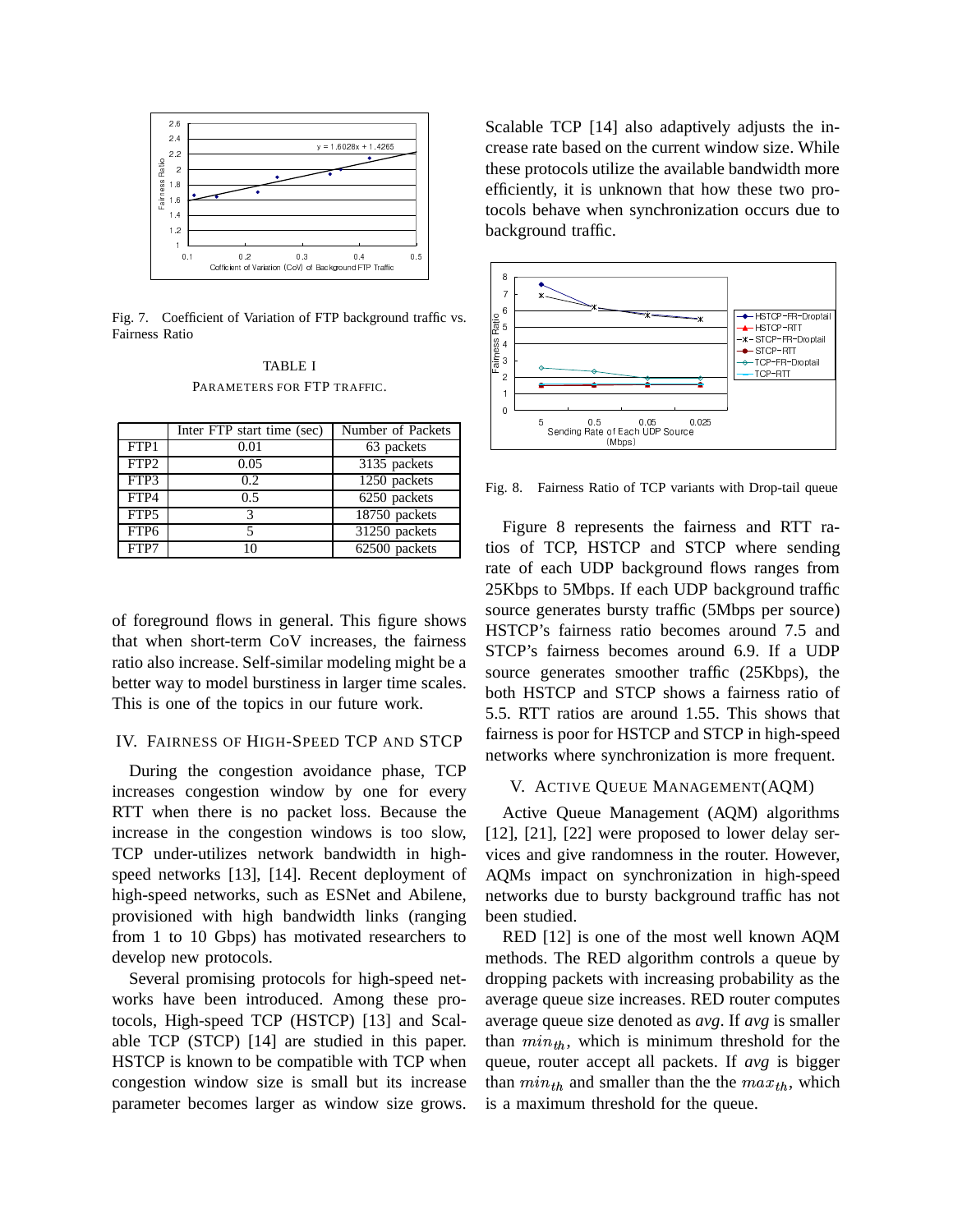TABLE II PARAMETERS FOR HTTP TRAFFIC.

|                   | <b>Session Number</b> | Page Number | Inter Page | Page Size | Inter Obj | Obj Size | Number of server |  |
|-------------------|-----------------------|-------------|------------|-----------|-----------|----------|------------------|--|
| HTTP1             | 30                    | 1000        |            | 300       | 0.01      |          |                  |  |
| HTTP <sub>2</sub> | 30                    | 1000        |            | 300       | 0.01      |          | 100              |  |
| HTTP3             | 300                   | 1000        |            | 30        | 0.01      |          | 10               |  |
| HTTP4             | 30                    | 1000        |            | 1000      | 0.01      |          | ΙU               |  |

While RED is well known, it has not been deployed widely because it is sensitive to traffic load and to its parameters, especially in high-speed networks [17]. Also, RED exhibits nonlinear phenomena such as oscillations or even chaos [23]. To improve this instability of RED, adaptive RED [22] was proposed. This is dynamic version of RED, which dynamically updates the loss probability so that average queue size stays close to a target queue size. Since it solves some of the problems that RED have, we use adaptive RED queue to show how it mitigates unfairness in high-speed networks.



Fig. 9. Fairness Ratio of variants of TCP with RED queue

Figure 9 shows simulation results of HSTCP, STCP and TCP over high-speed network using adaptive RED queue. Unfairness due to background traffic is eliminated, hence each connection's throughput is proportional to its RTT. We conclude that AQM schemes such as adaptive RED and perhaps other schemes that randomly drop packets can dramatically improve fairness in the high-speed networks where synchronization is apt to occur.

## VI. RELATED WORK

One of the earliest study on RTT unfairness can be found in [24]. They studied effect of random

drop in the gateway and showed that random drop improves the fairness of connections with diferent RTTs that have the same bottleneck.

TCP's performance under multiple congested gateways was studied by [2], showing that TCP's throughput decreases rapidly as the number of congested gateways increases. A heuristic analysis showed that the throughput of a connection is inversely proportional to its round-trip time. It was concluded that the throughput would improve with RED because of the bias against bursty foreground traffic in both Random Drop and Drop Tail gateway.

[4] studied the performance of TCP in high bandwidth-delay product networks with random losses. This study shows that TCP is grossly unfair toward connections with higher propagation delays. Under FIFO queue, TCP's throughput is inversely proportional to  $RTT\alpha$  where  $1 \leq \alpha \leq 2$  depends on the queuing delay. This work is focused on TCP Tahoe and Reno under ATM system and not on TCP-Sack.

More recently, RTT unfairness in high-bandwidth networks was studied in [5]. It is shown through simulation that whenever a flow suffers a loss event in a drop tail router, at least half of the remaining flows will also experience a drop with 70% probability. AQM routers such as RED do not result in as many synchronized losses, but there still exist some amount of synchronization since the probability that more than a quarter of the total flows have synchronized loss events is around 30%. This result shows how RED performs in high-speed networks where burstiness exists due to foreground TCP traffic.

[25] proposed a method to measure the buffer requirement at the router. They concluded that the buffer requirement decreases with the square root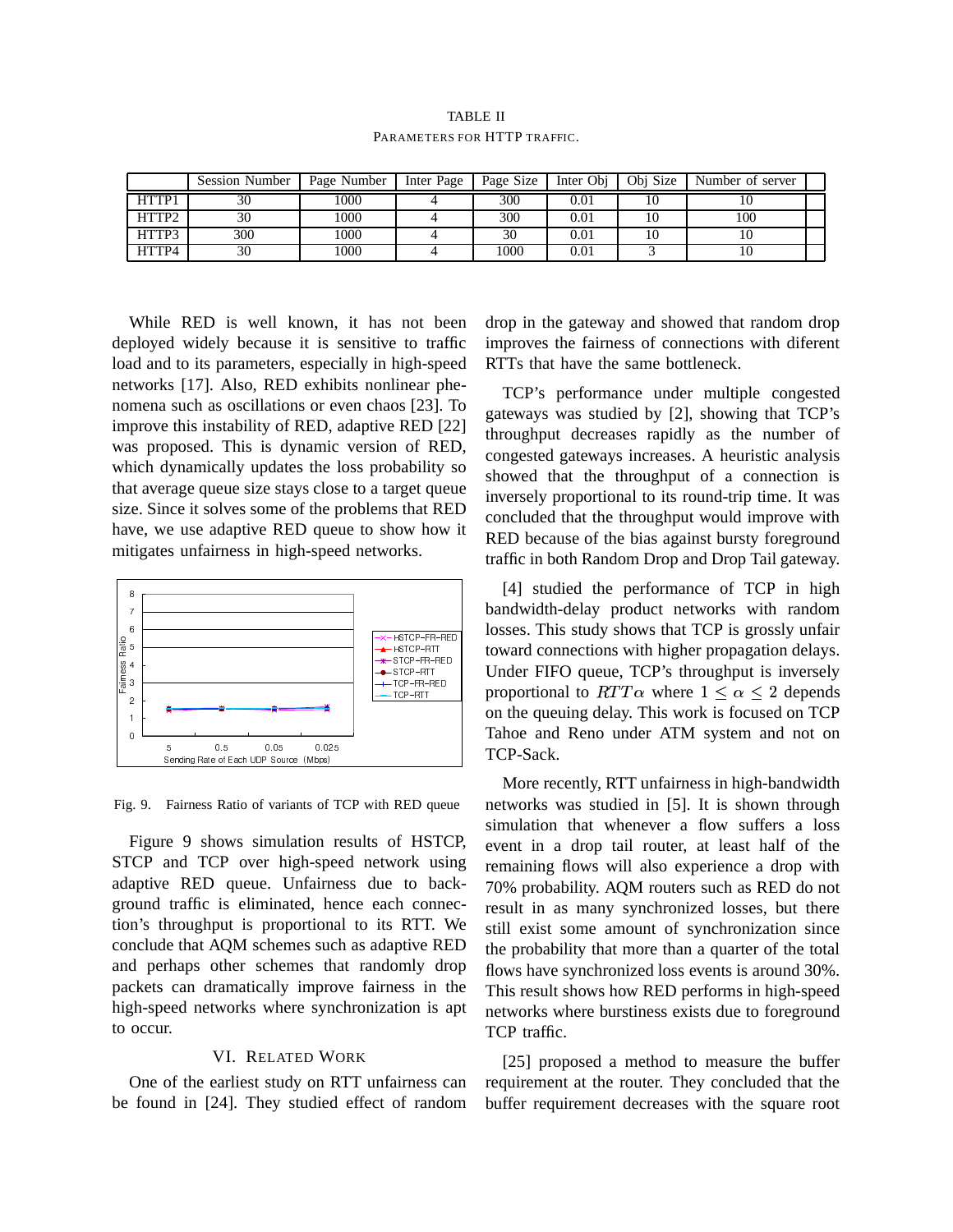of the number N of flows that are active at the link. Their key insight is that when the number of competing flow is sufficiently large they become non-synchronized. However, this is argued in [26] since the flows in the backbone network are not synchronized because the backbone is generally not a bottleneck link. Also, when the queue is too small it may experience partial loss synchronization.

[11] examines how the aggregate throughput, goodput and loss rate vary with different underlying topologies. By varying the bandwidth of bottleneck they observed global synchronization. To break synchronization they add random processing time or use RED gateways. However, sometimes this delay is not sufficient when the number of connections decreases and if flows do not experience timeouts. Thus often we needed to inject background traffic or randomness to get rid of synchronization.

### VII. CONCLUSIONS

TCP synchronization and fairness over highspeed networks was studied. It was observed that synchronization persisted even when there were a large number of randomized background flows. For example, in some case, synchronization persisted until over 1000 randomized background flows were present. This synchronization causes unfairness, i.e., flows with small RTT exhibited substantially more throughput than flows with long RTT. Several metrics of traffic and drop patterns were used to investigate how traffic impacts synchronization and fairness. It was also observed that variants of TCP that are specialized for high-speed networks suffer from extreme unfairness. However, in all cases, it was found that randomized drops, such as RED, eliminates synchronization and the associated unfairness.

#### **REFERENCES**

- [1] J. Padhye, V. Firoiu, D. Towsley, and J. Kurose, "Modeling TCP throughput: a simple model and its empirical validation," in *Proc. of the ACM SIGCOMM*, Sept. 1998.
- [2] S. Floyd, "Connections with multiple congested gateways in packet-switched networks part1: One-way traffic," *ACM Comput. Comm. Review*, vol. 21, no. 5, pp. 30–47, Oct. 1991.
- [3] T. H. Henderson, E. Sahouria, S. McCanne, and R. H. Katz, "On improving the fairness of TCP congestion avoidance," in *Proc. of IEEE GLOBECOM*, Nov. 1998.
- [4] T. V. Lakshman and U. Madhow, "The performance of TCP/IP for networks with high bandwidth-delay products and random loss," *IEEE/ACM Trans. on Networking*, vol. 5, no. 3, pp. 336–350, July 1997.
- [5] L. Xu, K. Harfoush, and I. Rhee, "Binary increase congestion control for fast, long-distance networks," in *Proc. of the IEEE INFOCOM*, Mar. 2004.
- [6] D. Chiu and R. Jain, "Analysis of the increase and decrease algorithms for congestion avoidance in computer networks. journal of computer networks and isdn systems," *IEEE/ACM Trans. on Networking*, vol. 17, pp. 1–14, 1989.
- [7] S. Shenker, L. Zhang, and D. Clark, "Some observations on the dynamics of a congestion control algorithm," *ACM Comput. Comm. Review*, pp. 30–39, Oct. 1990.
- [8] S. Bohacek, J. P. Hespanha, J. Lee, and K. Obraczka, "A hybrid systems modeling framework for fast and accurate simulation of data communication networks," in *ACM SIGMETRICS*, 2003.
- [9] L. Zhang and D. D. Clark, "Oscillating behavior of network traffic: A case study simulation," *Internetworking: Research and Experience*, vol. 1, pp. 101–112, 1990.
- [10] S. Floyd and V. Jacobson, "On traffic phase effects in packet-switched gateways," *Internetworking: Research and Experience*, vol. 3, no. 3, pp. 115–116, Sept. 1992.
- [11] L. Qiu, Y. Zhang, and S. Keshav, "Understanding the performance of many TCP flows," *Computer Networks*, vol. 37, pp. 277–306, Nov. 2001.
- [12] S. Floyd and V. Jacobson, "Random early detection gateways for congestion avoidance," *IEEE/ACM Trans. on Networking*, vol. 1, no. 4, pp. 397–413, Aug. 1993.
- [13] S. Floyd, "Highspeed TCP for large congestion windows," *RFC 3649*, 2003.
- [14] T. Kelly, "Scalable tcp: improving performance in highspeed wide area networks," *SIGCOMM Comput. Commun. Rev.*, vol. 33, no. 2, pp. 83–91, 2003.
- [15] C. Jin, D. X. Wei, and S. H. Low, "Fast tcp: motivation, architecture, algorithms, performance," in *Proc. of the IEEE INFOCOM*, Mar. 2004.
- [16] M. May, J. Bolot, C. Diot, and B. Lyles, "Reasons not to deploy RED," in *IWQoS'99*, 1999.
- [17] M. Christiansen, K. Jaffay, D. Ott, and F. D. Smith, "Tuning RED for web traffic," in *SIGCOMM*, 2000, pp. 139–150. [Online]. Available: citeseer.ist.psu.edu/christiansen00tuning.html
- [18] *The ns Manual (formerly ns Notes and Documentation)*, The VINT Project, a collaboratoin between researchers at UC Berkeley, LBL, USC/ISI, and Xerox PARC, Oct. 2000, available at http://www.isi.edu/nsnam/ns/nsdocumentation.html.
- [19] A. Feldmann, A. C. Gilbert, P. Huang, and W. Willinger, "Dynamics of IP traffic: A study of the role of variability and the impact of control," in *Proc. of the ACM SIG-COMM*, Sept. 1999.
- [20] P. Tinnakornsrisuphap, W. Feng, , and I. Philp, "On the burstiness of the tcp congestion-control mechanism in a distributed computing system," in *Proc. of the The 20th International Conference on Distributed Computing Systems*, Apr. 2000.
- [21] W. Feng, D. Kandlur, D. Saha, and K. Shin, "A self-